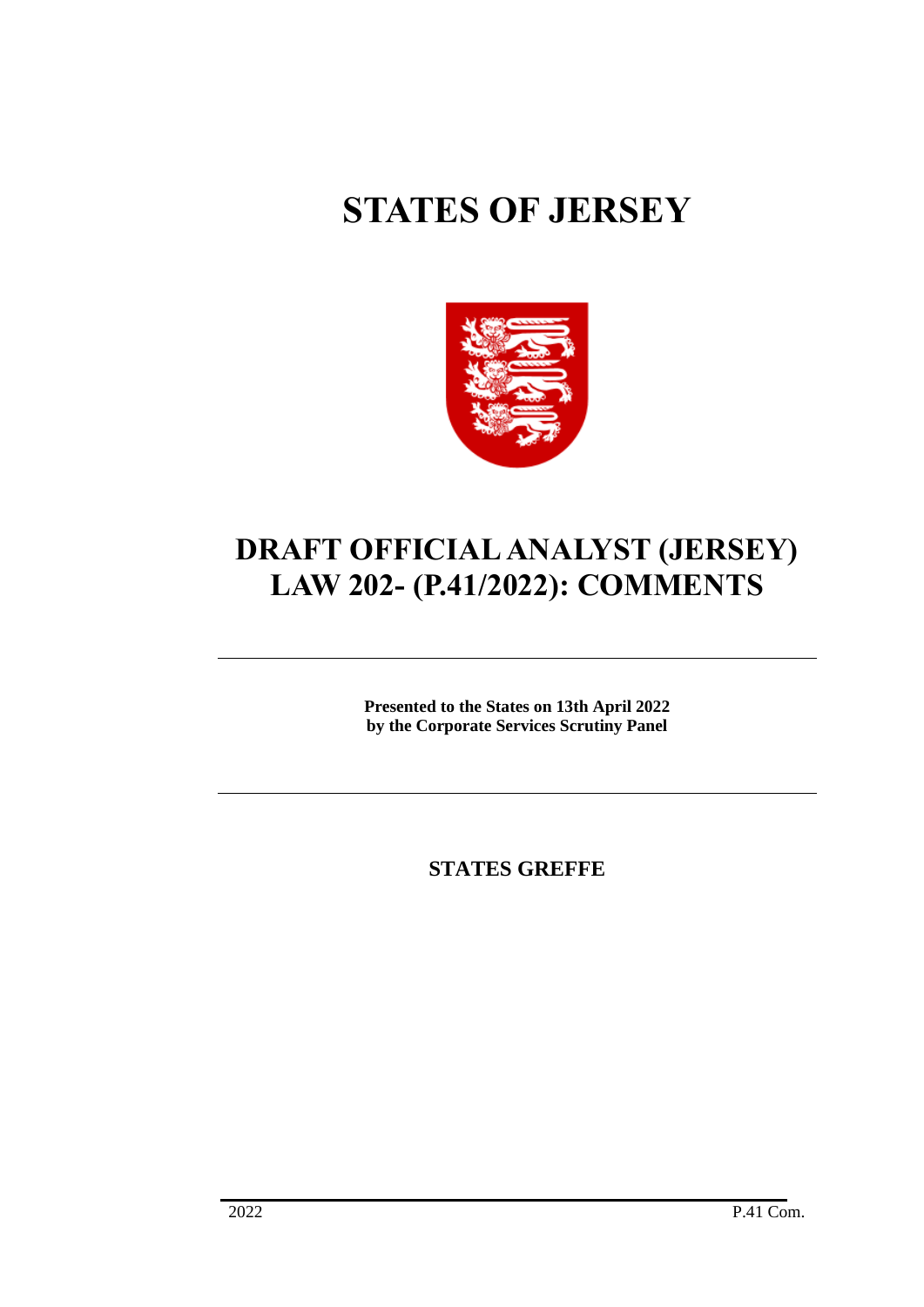# **COMMENTS**

The [Draft Official Analyst \(Jersey\) Law 202-](https://statesassembly.gov.je/assemblypropositions/2022/p.41-2022.pdf) [P.41/2022] (hereafter the "draft Law") was lodged on 7th March 2022 by the Chief Minister and proposes to provide an updated statutory basis for the Official Analyst (OA), ensuring that they, as well as officers working under their direction, are able to carry out their work independently. The draft Law would if adopted:

- (a) provide for the appointment and dismissal of the OA;
- (b) establish the overarching functions of the OA; and
- (c) provide for the resourcing and accountability of the OA.

The Corporate Services Scrutiny Panel [the Panel] was privately briefed on the draft Law by the relevant Government Officer on 25th January 2022 and the Environment, Housing and Infrastructure Scrutiny Panel also joined the briefing.

# **Appointment of Official Analyst**

The Panel observes that the draft Law would continue to provide for the role of Official Analyst and that Article 2 of the draft Law, if adopted, would give the Chief Minister responsibility for the appointment of the Official Analyst following consultation with the Jersey Appointments Commission. The Panel acknowledges that the States Assembly would be granted two weeks' notice of the Chief Minister's intention to appoint in the draft Law.

The Panel notes that Article 2 (5) of the draft Law would require the Official Analyst to either hold a master's degree in Chemical Analysis awarded by the Royal Society of Chemistry, or to demonstrate sufficient knowledge to perform these functions and hold a qualification in analytical chemistry.

The Panel further notes that if the Chief Minister appoints a person who does not hold a mastership in Chemical Analysis then the Chief Minister must set out the reasoning. The Panel is concerned that no timetable or detail as to how the Chief Minister will provide this specific information in relation to qualification is provided to the Assembly in the draft Law.

**The Panel has lodged an Amendment that the Official Analyst qualification level upon appointment, and any required qualification reasoning, be included in the advanced notice of the appointment to be given to the States, two weeks before, to enable the Assembly to hold sufficient detail to approve the appointment.** 

#### **Dismissal from office as Official Analyst**

The Panel notes that Article 3 of the draft Law would formalise powers for the Chief Minister to dismiss or suspend the Official Analyst and includes provision to appoint an acting Official Analyst until a new Official Analyst be appointed. The Panel notes that the Chief Minister must provide the Official Analyst with an opportunity to respond to any allegations and requires notice of termination to be presented to the States.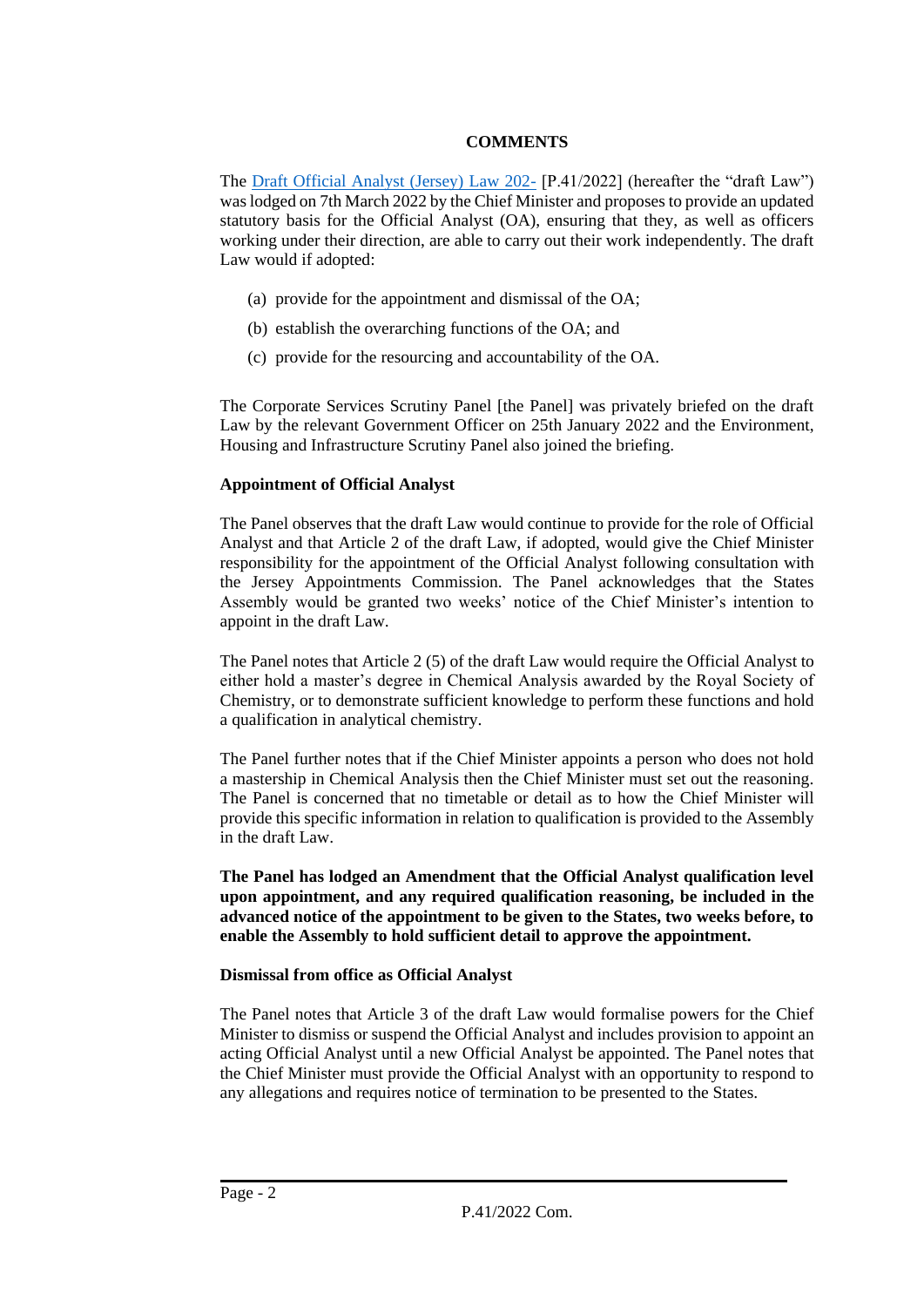The Panel also notes that Article 5 sets out the function of the Official Analyst in the use of chemical and microbiological analysis to advise on and investigate matters where it is the public interest to do so.

The Panel would like to highlight that Article 3 of the [Statistics and Census \(Jersey\)](https://www.jerseylaw.je/laws/enacted/PDFs/L-08-2018.pdf)  [Law 2018](https://www.jerseylaw.je/laws/enacted/PDFs/L-08-2018.pdf) approved by the Assembly clarified the management responsibilities of the Chief Statistician in detail and covered areas such as setting of policies and priorities whilst ensuring quality, relevance and integrity. However, this clarification has not been provided within the Draft Official Analyst (Jersey) Law 202- and this raises concern for the Panel as to the framework which the Chief Minister would refer should the dismissal be due to the failure or discharging of the responsibilities of the Official Analyst.

**The Panel holds concerns in relation to the dismissal powers granted to the Chief Minister in Article 3 of the draft Law. The responsibilities of the Official Analyst do not appear to have been defined in the draft Law and subsequently the framework for the Chief Minister to dismiss is unclear. Therefore, the Panel have lodged an Amendment stating that prior to making any direction under Article 3 and within 6 months of this Law coming into force, the Chief Minister must commission an independent evaluation of the matter under Article 3 and must lay the report of the evaluation before the Assembly for its consideration.**

# **Independence of the Official Analyst**

Article 6 of the draft Law provides for the independence of the Official Analyst when discharging their functions under the draft Law.

The draft Law prohibits any person from directing the Official Analyst on how to function and allows further ability to designate any of their functions to a member of their staff or designate for a deputy Official Analyst.

The Panel concludes that this does provide some definition to the independent remit of the Official Analyst. It notes, however, that the definition for the Chief Statistician outlined in the [Statistics and Census \(Jersey\) Law 2018](https://www.jerseylaw.je/laws/enacted/PDFs/L-08-2018.pdf) refers to the right to act independently. The Panel concludes that there should be a unilateral definition of independence provided to assist transparency.

The Panel would request that definition of independence to assist transparency and understanding be considered by the Chief Minister and clarification provided prior to the Assembly debate.

# **Office of the Official Analyst**

Under Article 7 of the draft Law the Chief Minister must ensure that the Official Analyst is provided with the financial and administrative resources, and other support, including staff, services, equipment and accommodation, necessary to ensure the Official Analyst to discharge the functions of the Official Analyst economically, effectively and efficiently. It is noted that the Chief Minister must consult with the Official Analyst on the figures prior to their submission, The Panel are concerned by the wording of section 7 (1) in which the Chief Minister 'must ensure that the Official Analyst is provided with' as the States Assembly are ultimately the sovereign in decisions over the funding and oversight of the Official Analyst and therefore the Chief Minister is in the position of assessment rather than decision maker.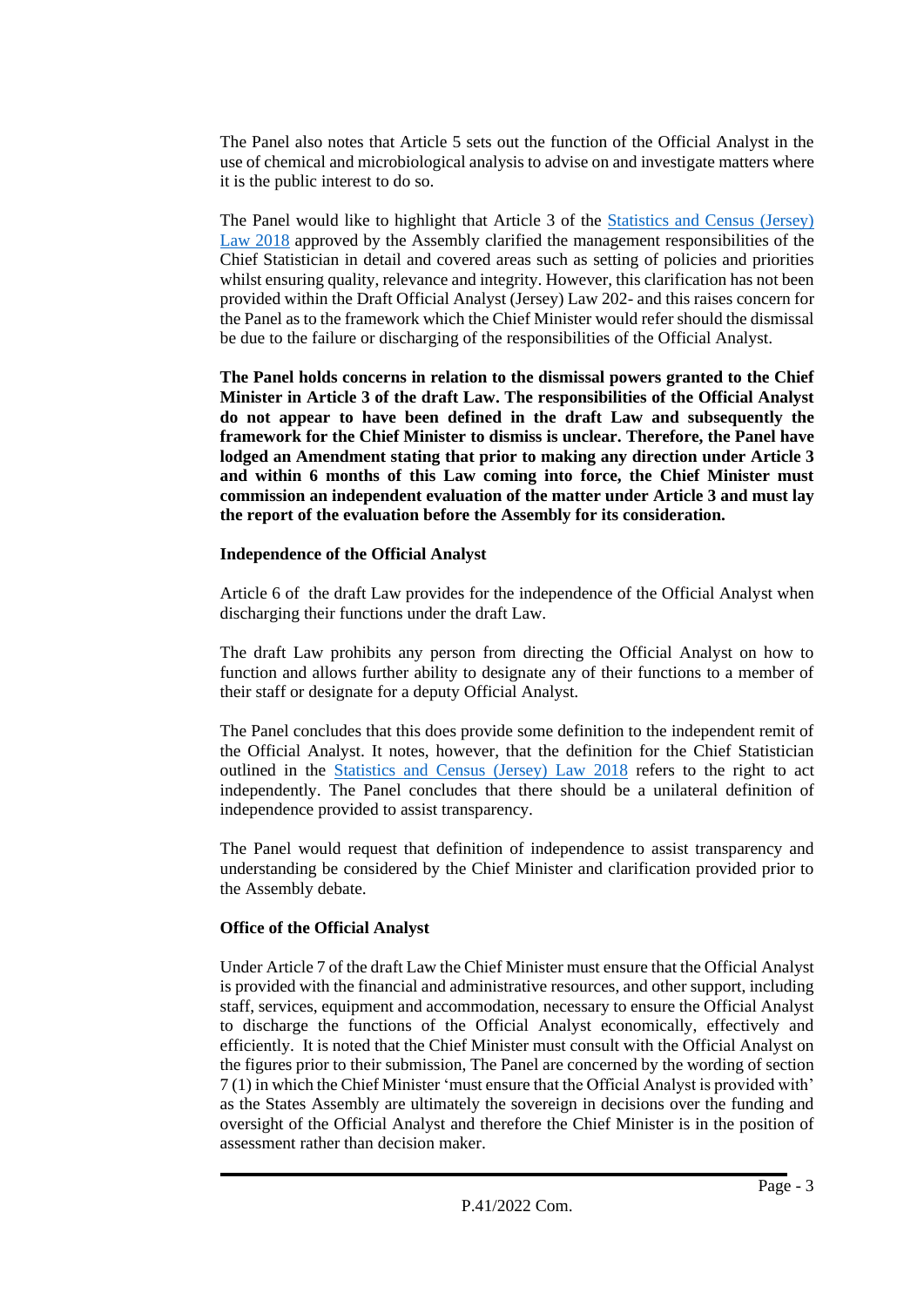The Panel observes that underfunding could risk preventing the Official Analyst fulfilling its role and that the reference to the Public Finances Manual in the Proposition would work to generate greater transparency. The Panel is aware of the tension that can exist between independent organisations and adequate funding.

The Panel would highlight that it is the Assembly through its approval of the Government Plan who will ultimately determine whether to approve or to determine the level of funding for the Official Analyst and therefore the Chief Minister is providing recommendations for Assembly consideration.

**The Panel hastherefore lodged an Amendment to the Proposition to redraft Article 7 (1) and require the Chief Minister to make an annual assessment of the funding required for the Office of the Official Analyst. The Amendment also specifies that it is the Assembly who will ultimately determine whether to approval or to amend the level of funding for the Official Analyst.**

# **Annual Report & Other Reports**

The Panel is aware that Article 9 and Article 10 of the draft Law stipulates that the Official Analyst is required to produce an annual report and have its accounts included in the Government of Jersey's accounts. The draft Law also highlights that the annual report and accounts must set out why the work undertaken in the financial year is in the public interest and that it complies with the Public Finances Manual issues under Article 31 of the 2019 Law as it applies to the annual reports of public bodies. The Panel is pleased to note that the accountability report will provide an opportunity to highlight concerns over resourcing and funding by the Official Analyst.

It is also highlighted in the draft Law that the Chief Minister is able to request the Official Analyst prepare reports to commission work from the Official Analyst.

The Panel notes that the report which accompanies the draft Law details the structuring of fees in some detail and that the Minister may, by order, alter the charging of fees. **To ensure transparency is provided to the Assembly the Panel have lodged another Amendment to ensure that a schedule of charges under Article 12 of the draft Law will be provided within the Annual Report of the Official Analyst.**

#### **Conclusion**

The draft Law makes progress in modernising the legislation regarding the office of the Official Analyst and ensuring its independence. As such the Panel is in broad agreement with the sentiment of P.41/2021, however it has identified areas which require greater clarification and has therefore lodged Amendments to strengthen the draft Law in the following areas:

- Assembly notification of Official Analyst qualifications and related reasoning prior to appointment by Chief Minister.
- Independent evaluation report of Article 3 which relates to the dismissal from office of Official Analyst within 6 months of the Law coming into force, commissioned by the Chief Minister and laid before the Assembly for its consideration.